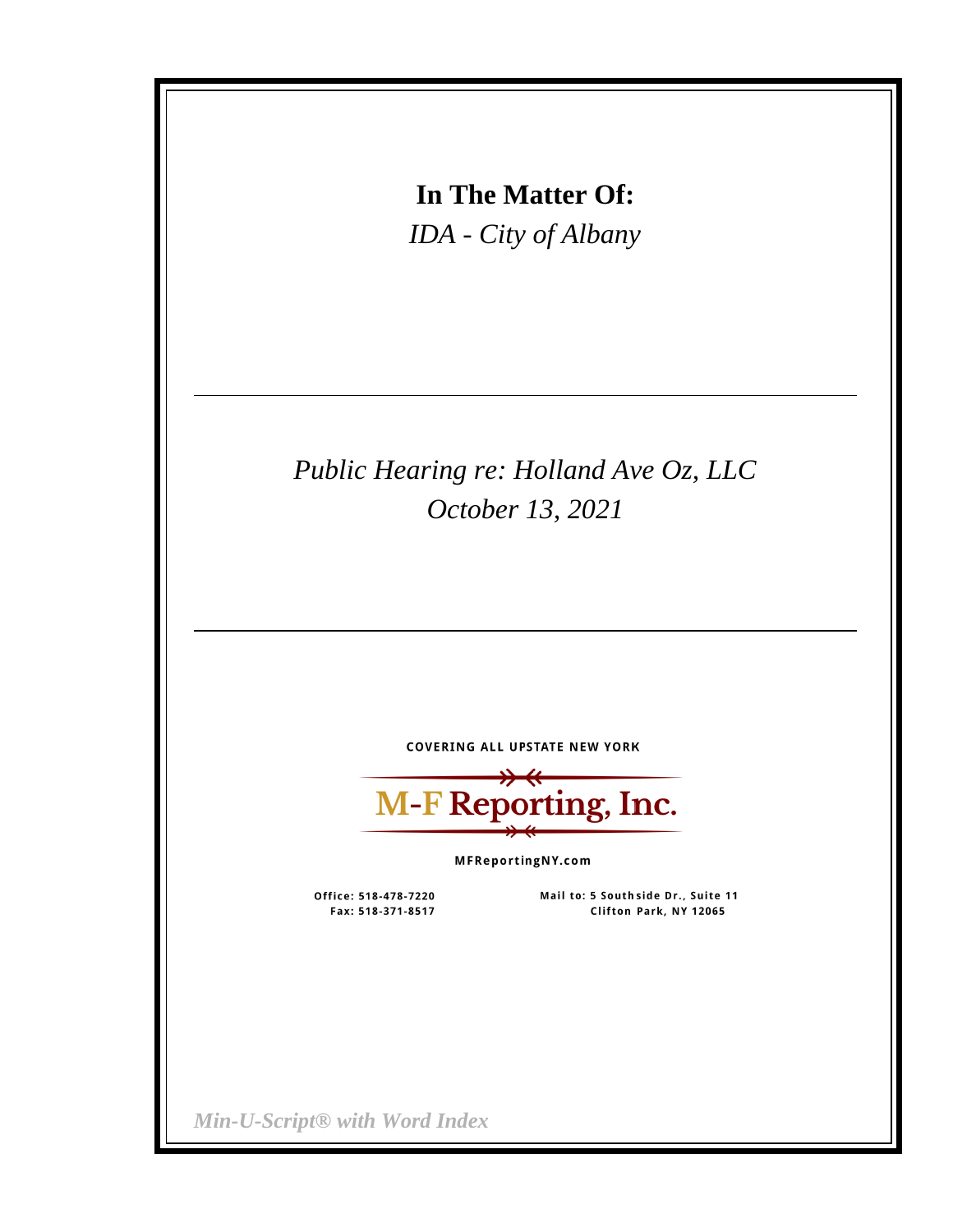1 \_\_\_\_\_\_\_\_\_\_\_\_\_\_\_\_\_\_\_\_\_\_\_\_\_\_\_\_\_\_\_\_\_\_\_\_\_\_\_\_\_\_\_\_\_\_\_\_\_\_\_\_\_ 2 CITY OF ALBANY INDUSTRIAL DEVELOPMENT AGENCY 3 PUBLIC HEARING 4 RE: HOLLAND AVE OZ, LLC 5 \_\_\_\_\_\_\_\_\_\_\_\_\_\_\_\_\_\_\_\_\_\_\_\_\_\_\_\_\_\_\_\_\_\_\_\_\_\_\_\_\_\_\_\_\_\_\_\_\_\_\_\_\_  $6 \mid$  7 OCTOBER 13, 2021  $8$  12:00 p.m. - 12:15 p.m. 9 10 | Industrial Development Agency 21 Lodge Street 11 Albany, New York 12207 12 13 14 15 16 17 18 19 20 Reported By: MICHEL DANTICO McCLANAHAN, Court Reporter 21 Notary Public M-F REPORTING, INC. 22 Albany Office Phone - 518-578-7220 23 24 25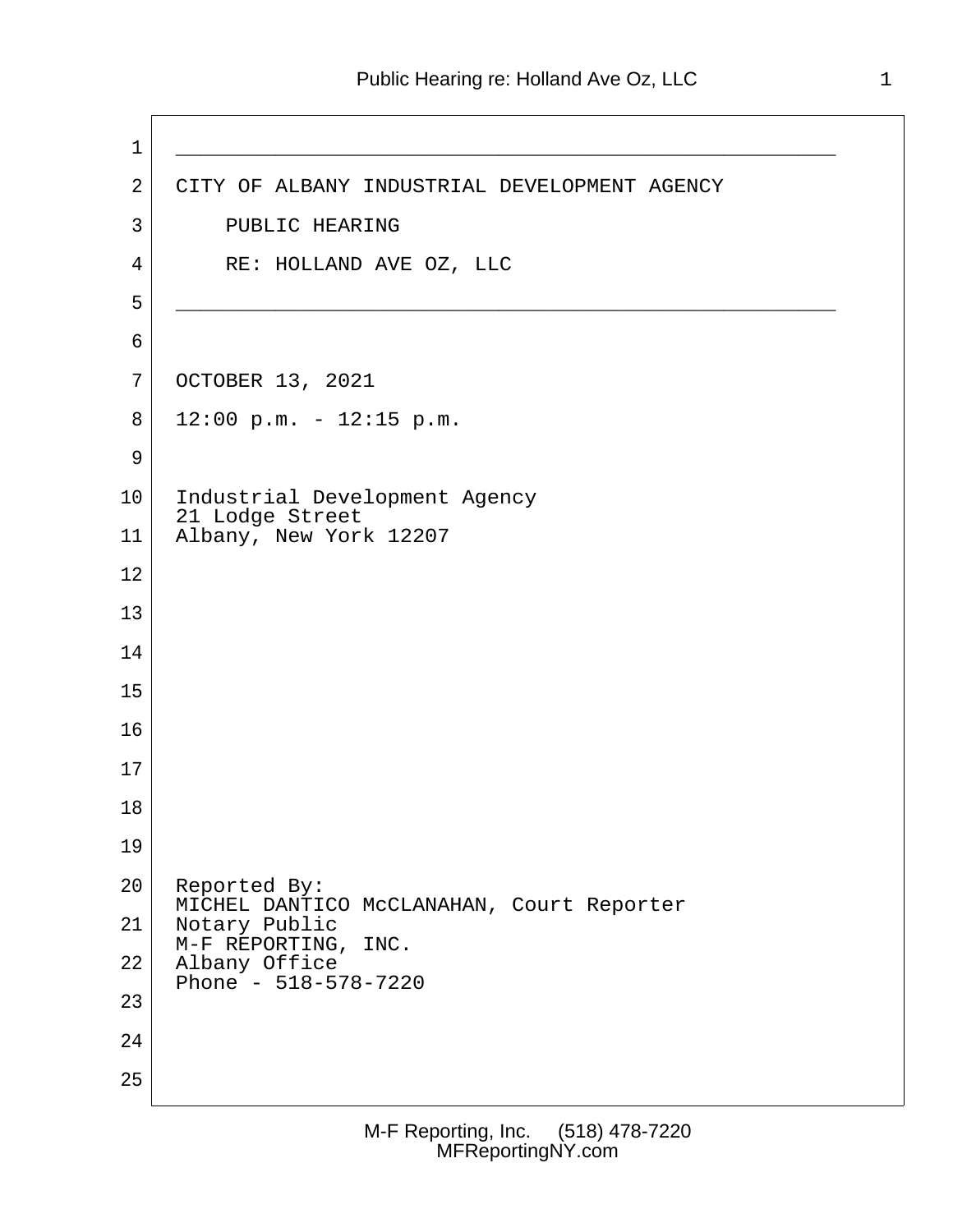DRAFT FOR DISCUSSION PURPOSES ONLY DATED: SEPTEMBER 28, 2021

## NOTICE OF PUBLIC HEARING ON PROPOSED PROJECT AND FINANCIAL ASSISTANCE RELATING THERETO

Notice is hereby given that a public hearing (the "Public Hearing") pursuant to Section 859-a(2) of the General Municipal Law of the State of New York (the "Act") will be held by the City of Albany Industrial Development Agency (the "Agency") on the  $13<sup>th</sup>$  day of October, 2021 at 12:00 o'clock p.m. noon, local time at the offices of the Agency located at 21 Lodge Street in the City of Albany, Albany County, New York in connection with the following matters:

Holland Ave Oz, LLC, a New York State limited liability company (the "Company"), has submitted an application (the "Application") to the Agency, a copy of which Application is on file at the office of the Agency, which Application requested that the Agency consider undertaking a project (the "Project") for the benefit of the Company, said Project consisting of the following: (A) (1) the acquisition of an interest in an approximately 1.18 acre parcel of land located at 25 Holland Avenue (Tax Map number: 76.47-1-25.1) in the City of Albany, Albany County, New York (the "Land"), (2) the construction on the Land of an approximately 67,132 square foot, four (4) story building with associated parking (the "Facility") and (3) the acquisition and installation therein and thereon of certain machinery, equipment and other personal property (collectively, the "Equipment") (the Land, the Facility and the Equipment being collectively referred to as the "Project Facility"); all of the foregoing to be owned and operated by the Company as an approximately 60 unit multi-family apartment complex and any other directly and indirectly related activities; (B) the granting of certain "financial assistance" (within the meaning of Section 854(14) of the Act) with respect to the foregoing, including potential exemptions from certain sales and use taxes, real property taxes, real estate transfer taxes and mortgage recording taxes (collectively, the "Financial Assistance"); and (C) the lease (with an obligation to purchase) or sale of the Project Facility to the Company or such other person as may be designated by the Company and agreed upon by the Agency.

The Agency is considering whether (A) to undertake the Project, and (B) to provide certain exemptions from taxation with respect to the Project, including (1) exemption from mortgage recording taxes with respect to any documents, if any, recorded by the Agency with respect to the Project in the office of the County Clerk of Albany County, New York or elsewhere, (2) exemption from deed transfer taxes on any real estate transfers, if any, with respect to the Project, (3) exemption from sales taxes relating to the acquisition, construction, renovation and installation of the Project Facility, and (4) in the event that the Project Facility would be subject to real property taxation if owned by the Company but shall be deemed exempt from real property taxation due to the involvement of the Agency therewith, exemption from real property taxes (but not including special assessments and special ad valorem levies), if any, with respect to the Project Facility, subject to the obligation of the Company to make payments in lieu of taxes with respect to the Project Facility. If any portion of the Financial Assistance to be granted by the Agency with respect to the Project is not consistent with the Agency's uniform tax exemption policy, the Agency will follow the procedures for deviation from such policy set forth in Section 874(4) of the Act prior to granting such portion of the Financial Assistance.

If the Agency determines to proceed with the Project, the Project Facility will be acquired, constructed, reconstructed and installed by the Agency and will be leased (with an obligation to purchase)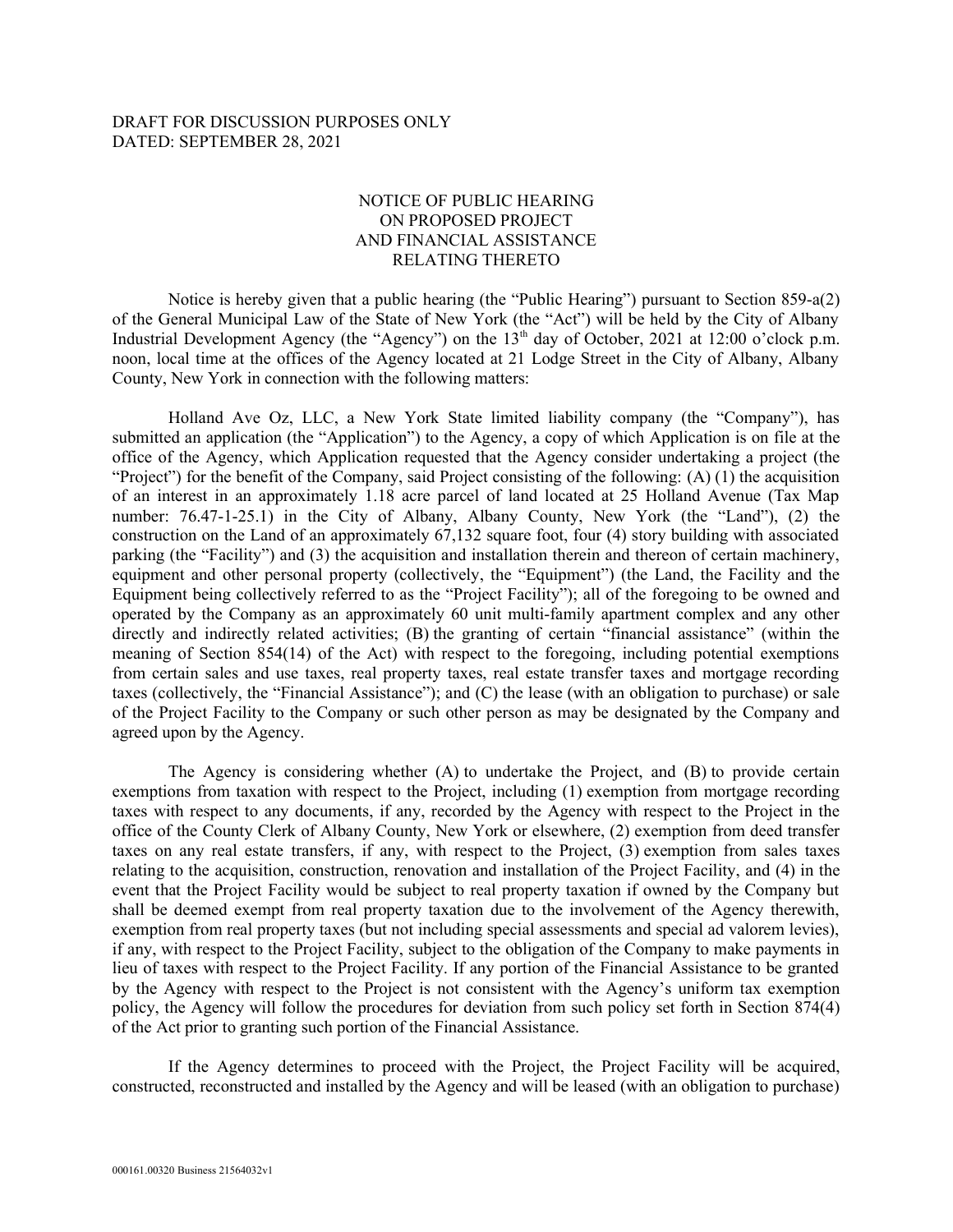or sold by the Agency to the Company or its designee pursuant to a project agreement (the "Agreement") requiring that the Company or its designee make certain payments to the Agency.

The Agency has not yet made a determination pursuant to Article 8 of the Environmental Conservation Law (the "SEQR Act") regarding the potential environmental impact of the Project.

The Agency will at said time and place hear all persons with views on either the location and nature of the proposed Project, or the Financial Assistance being contemplated by the Agency in connection with the proposed Project. A copy of the Application filed by the Company with the Agency with respect to the Project, including an analysis of the costs and benefits of the Project, is available for public inspection during business hours at the offices of the Agency. A transcript or summary report of the hearing will be made available to the members of the Agency.

Minutes of the Public Hearing will be transcribed and posted on the Agency's website (www.albanyida.com). Additional information can be obtained from, and written comments are encouraged and may be addressed to: Sarah Reginelli, Chief Executive Officer, City of Albany Industrial Development Agency, 21 Lodge Street, Albany, New York 12207; Telephone: 518-434-2532 and electronically at info@albanyida.com.

Dated: September , 2021.

## CITY OF ALBANY INDUSTRIAL DEVELOPMENT **AGENCY**

 $BY:$ 

Sarah Reginelli, Chief Executive Officer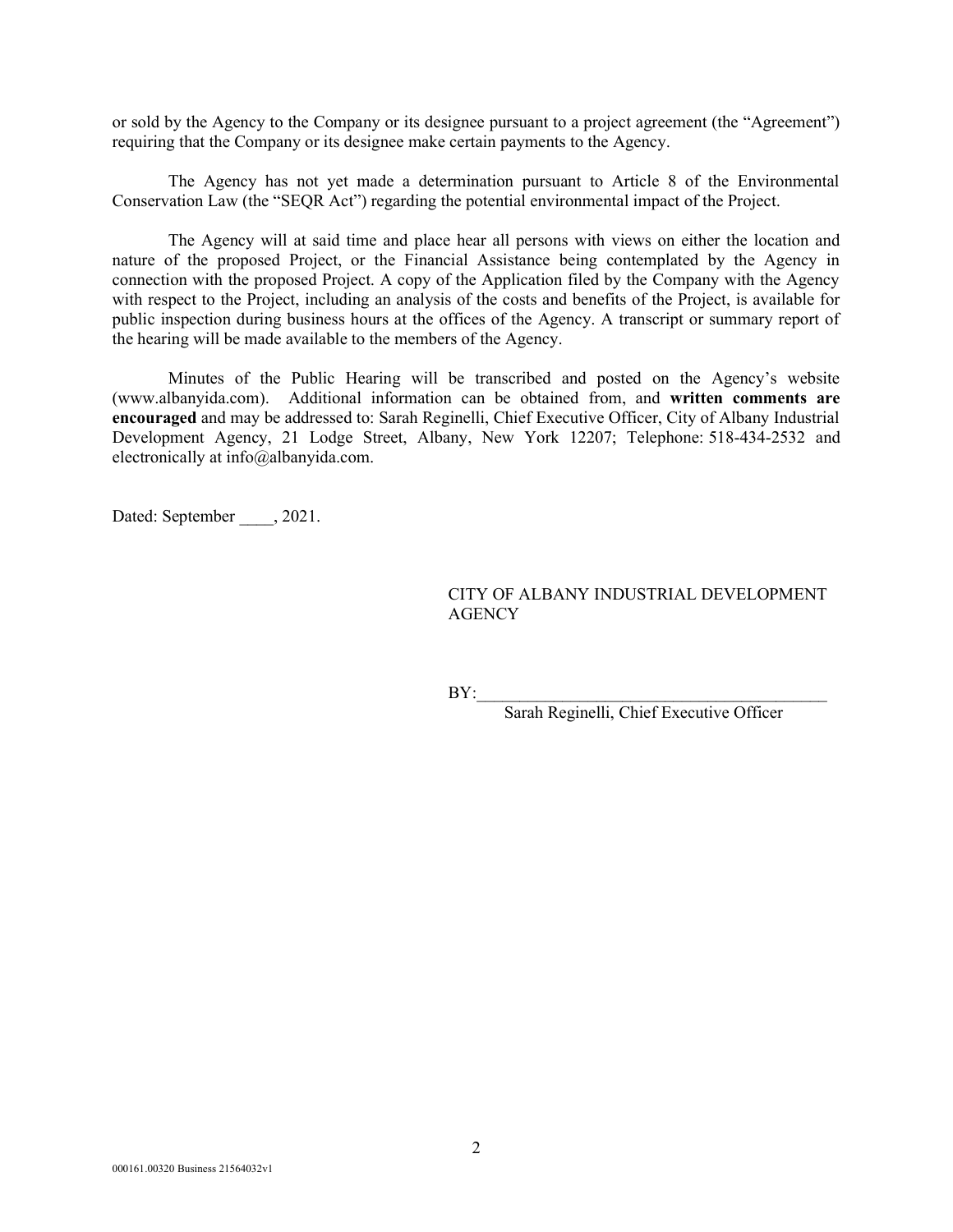1 APPEARANCES: 2 Susan Pedo - Chair Lee E. Eck, Jr. - Secretary 3 Hon. Darius Shahinfar - Treasurer Sarah Reginelli - CEO 4 Mark Opalka - CFO Thomas Conoscenti - COO 5 Ashley Mohl - Director of Economic Development Andrew Corcione - Project Services Director 6 Renee McFarlin - Senior Economic Developer Michael Bohne - Marketing and Communications Manager 7 Erin Grace - Executive Assistant A. Joseph Scott, III, Esquire - Special Agency 8 Counsel Bill Hoblock 9 Paul Augello Joe Perniciaro 10 Jake Lamme Marisa Franchini 11 12 ALSO PRESENT Michelle Kennedy, Esquire 13 Whiteman, Osterman and Hanna 14 15 16 17 18 19 20 21 22 23 24 25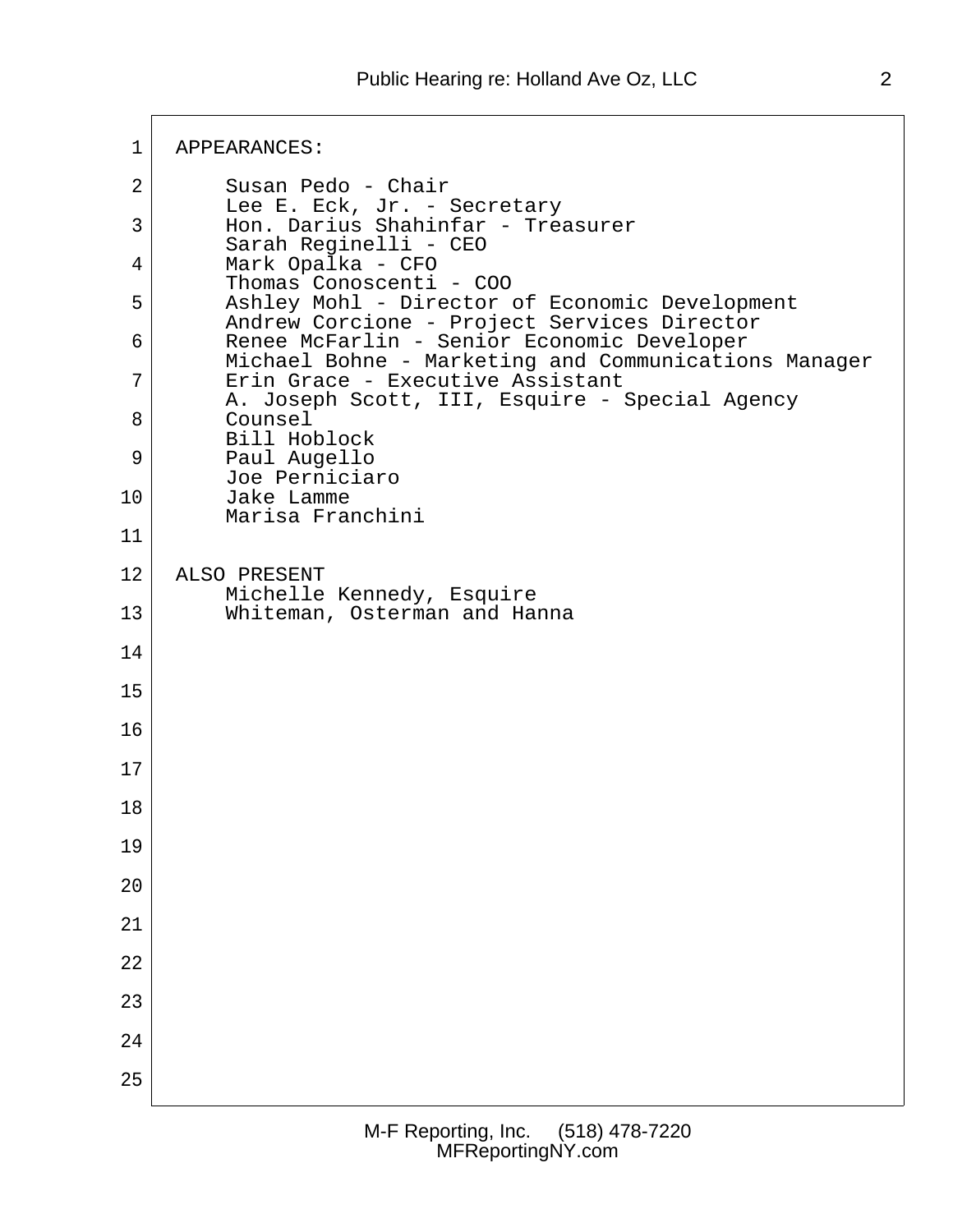$\sqrt{ }$ 

| $\mathbf{1}$ | (Thereupon, the following proceedings were had): |
|--------------|--------------------------------------------------|
| 2            | CHAIR PEDO: Good afternoon.                      |
| 3            | My name is Susan Pedo, and I am the Chair        |
| 4            | of the City of Albany Industrial Development     |
| 5            | Agency. The Agency, which is connected with a    |
| 6            | project which is the subject of this public      |
| 7            | hearing.                                         |
| 8            | Today we are holding this hearing to             |
| 9            | allow citizens to make a statement for the       |
| 10           | record relating to the involvement of the        |
| 11           | Agency with a project for the benefit of         |
| 12           | Holland Ave Oz, LLC, in New York State,          |
| 13           | limited liability corporation.                   |
| 14           | We'll ask Tom Conoscenti, Public Hearing         |
| 15           | Officer of the Agency, to make certain           |
| 16           | preliminary remarks with respect to the          |
| 17           | project, and then to start the public hearing.   |
| 18           | Tom.                                             |
| 19           | MR. CONOSCENTI: Good afternoon.                  |
| 20           | The project involves the construction of         |
| 21           | a approximately 67,000 square foot market rate   |
| 22           | apartment complex containing 60 residential      |
| 23           | units, with approximately 59 parking spaces on   |
| 24           | approximately 1.2 acre site.                     |
| 25           | Copies of the notice of this public              |

M-F Reporting, Inc. (518) 478-7220 MFReportingNY.com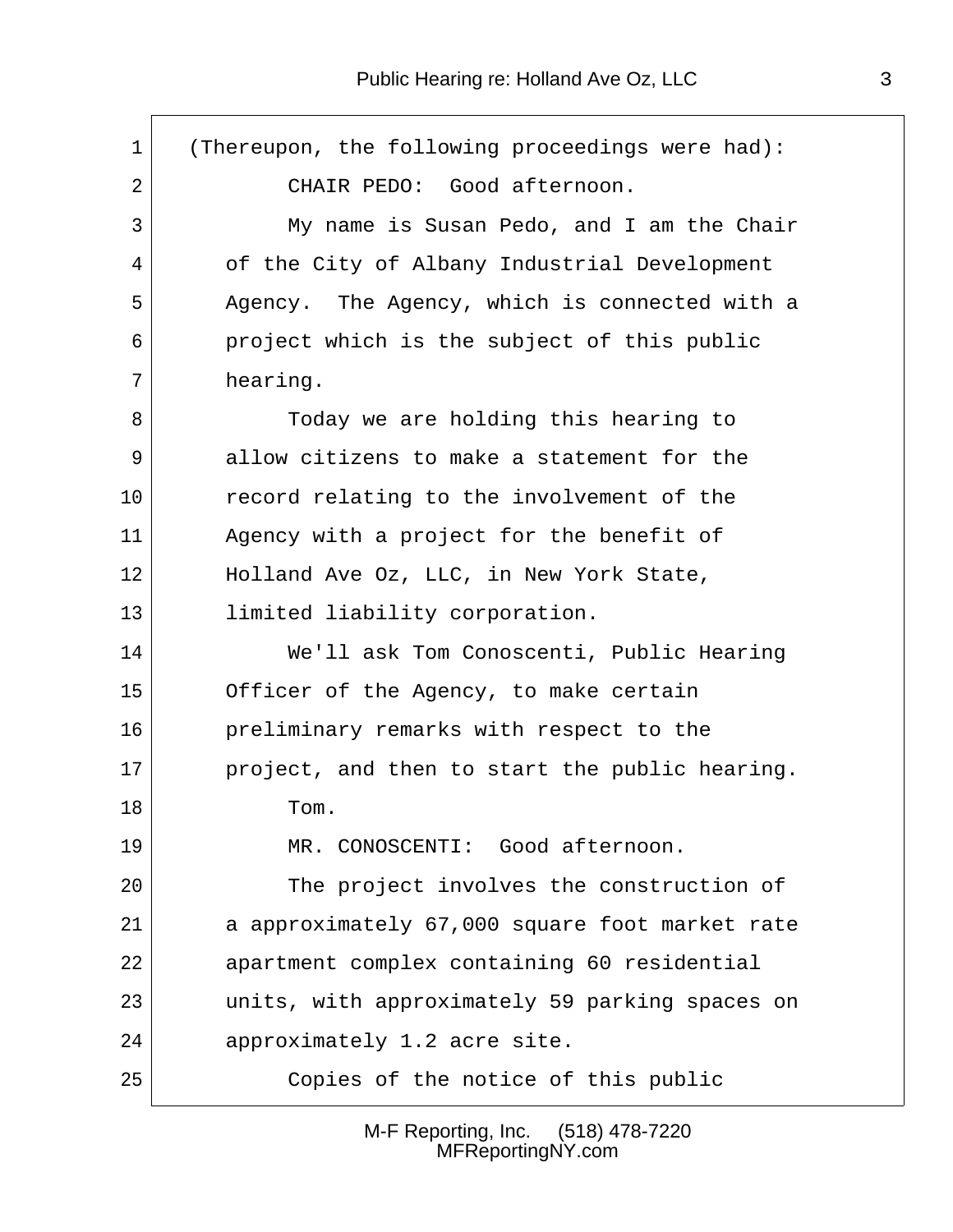$\overline{\phantom{a}}$ 

| $\mathbf{1}$ | hearing are available on our website at        |
|--------------|------------------------------------------------|
| 2            | www.AlbanyIDA.com and available upon request.  |
| 3            | Now, unless there's any objection, I'm         |
| 4            | going to suggest waiving the full reading of   |
| 5            | this notice of the public hearing, and         |
| 6            | instead, request that the full text of the     |
| 7            | notice be inserted into the record.            |
| 8            | I will also note that general information      |
| 9            | on Agency's general authority and public       |
| $10 \,$      | purpose are contained in a separate statement, |
| 11           | and it will be entered into the record.        |
| 12           | Before we start the public hearing, I          |
| 13           | would first like to introduce the project      |
| 14           | applicant and ask them to make a brief         |
| 15           | presentation with respect to the project.      |
| 16           | MS. KENNEDY: Thank you, Mr. Conoscenti.        |
| $17 \,$      | Good afternoon.                                |
| 18           | I am Michelle Kennedy with the law firm        |
| 19           | of Whiteman, Osterman and Hanna, and counsel   |
| 20           | for Holland Avenue Oz, LLC.                    |
| 21           | As aforementioned, the proposed Gallery        |
| 22           | on Holland project would be located at 25      |
| 23           | Holland Avenue, which is within census tract   |
| 24           | 21, with a poverty rate according to the       |
| 25           | latest census data available of 28 percent.    |

M-F Reporting, Inc. (518) 478-7220 MFReportingNY.com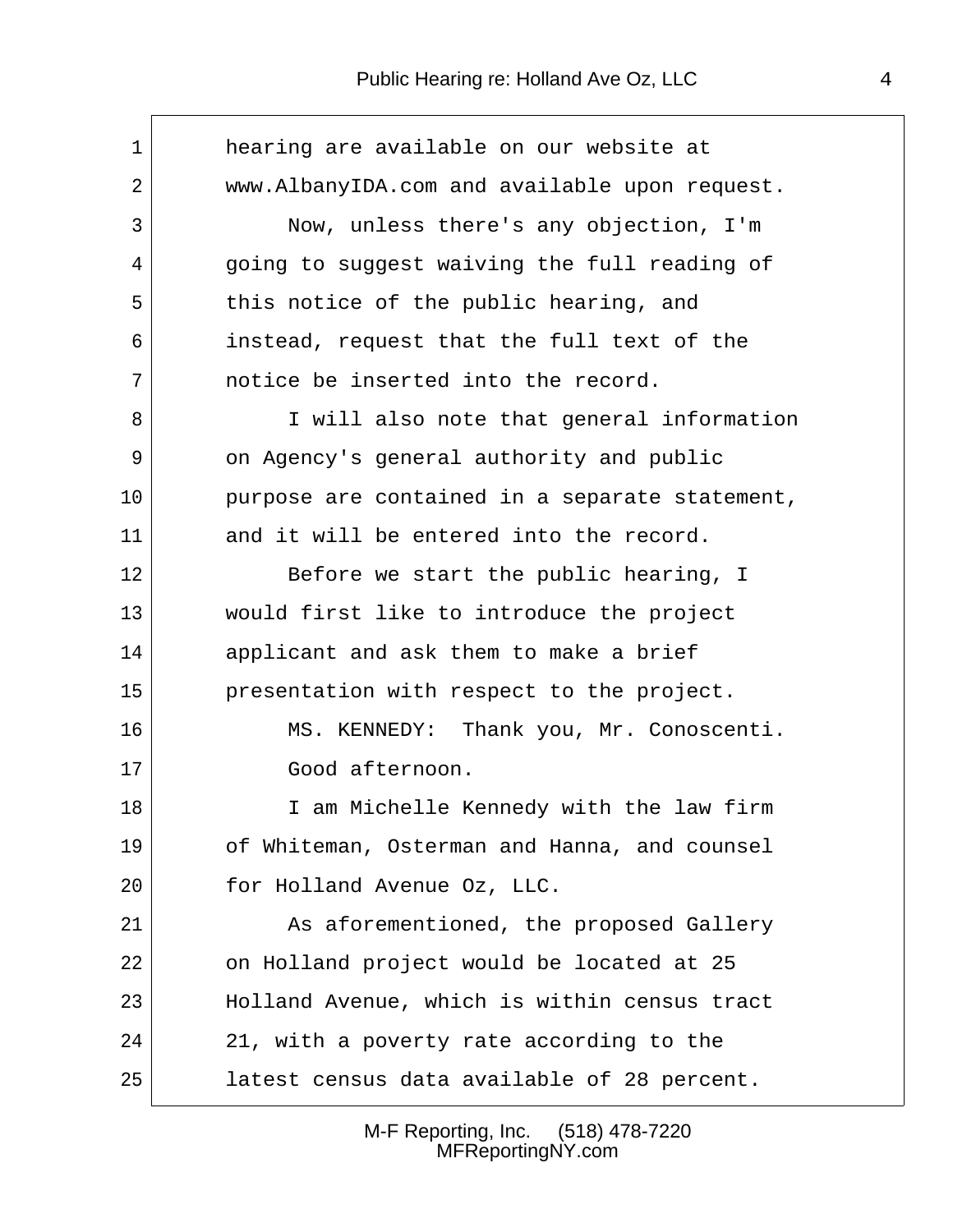$\sqrt{ }$ 

| $\mathbf{1}$ | The project benefits include 115               |
|--------------|------------------------------------------------|
| 2            | construction jobs that would be created, with  |
| 3            | 90 percent of these jobs filled by local       |
| 4            | residents as defined in the local labor        |
| 5            | policy, and at least 15 percent built by local |
| 6            | City of Albany residents.                      |
| 7            | At least 20 percent of the value of            |
| 8            | awarded construction would be performed by     |
| 9            | minority and women owned operators. At least   |
| 10           | 5 percent of the total apartments would be     |
| 11           | offered at price points affordable to persons  |
| 12           | earning no more than 100 percent of the area   |
| 13           | median household income.                       |
| 14           | Considering where the project would be         |
| 15           | located and the midtown colleges and           |
| 16           | university area, the project may be especially |
| 17           | attractive to postgraduate students who would  |
| 18           | prefer to live within walking distance of      |
| 19           | institutions of higher learning, not have the  |
| 20           | maintenance associated with a house, and enjoy |
| 21           | having certain amenities like the clubhouse,   |
| 22           | fitness center on site.                        |
| 23           | The project will be funded by the Company      |
| 24           | with approximately \$12 Million investment.    |
| 25           | The Agency's financial assistance is essential |

M-F Reporting, Inc. (518) 478-7220 MFReportingNY.com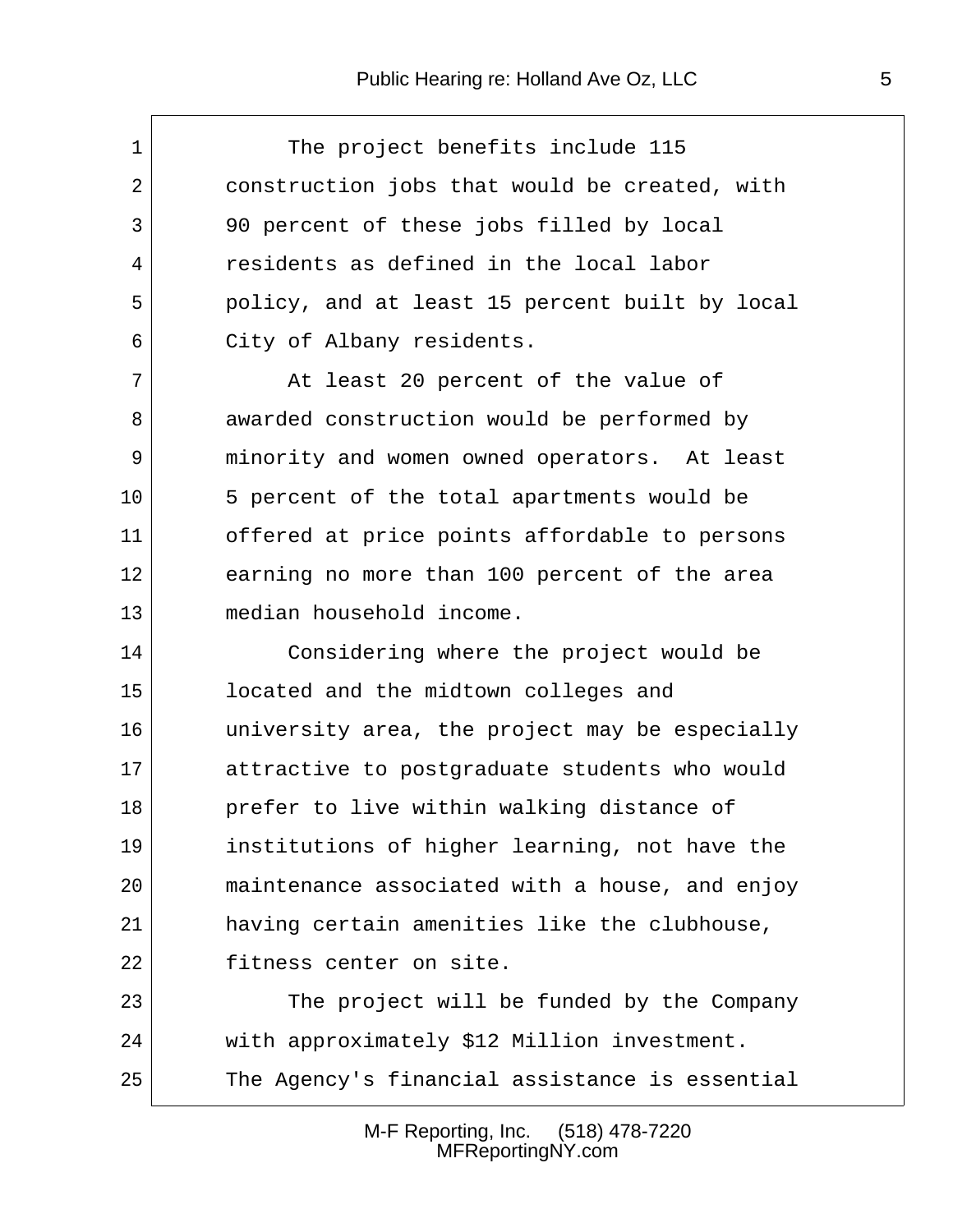$\sqrt{ }$ 

| $\mathbf{1}$ | to the feasibility of the project, given early |
|--------------|------------------------------------------------|
| 2            | challenges faced with the project site.        |
| 3            | We appreciate the careful attention of         |
| 4            | the Agency staff and that the members have     |
| 5            | devoted to the application, and we certainly   |
| 6            | welcome public comments. Thank you.            |
| 7            | CHAIR PEDO: Thank you, Michelle.               |
| 8            | Any comments --                                |
| 9            | MR. CONOSCENTI: Thank you.                     |
| 10           | CHAIR PEDO: -- or questions for Michelle       |
| 11           | at this time?                                  |
| 12           | MR. CONOSCENTI: Sorry. If I could              |
| 13           | continue on. I apologize. I was on mute,       |
| 14           | and realizing that now.                        |
| 15           | I will now open this public hearing. The       |
| 16           | time now is 12:03 p.m. Per the notice of this  |
| 17           | public hearing, the public was encouraged to   |
| 18           | submit written comments prior to today's       |
| 19           | hearing. I will note for the record that       |
| 20           | there were no written comments received prior  |
| 21           | to today's hearing.                            |
| 22           | A record of this public hearing will be        |
| 23           | prepared and reviewed by members of the Agency |
| 24           | in connection with consideration of the        |
| 25           | proposed project.                              |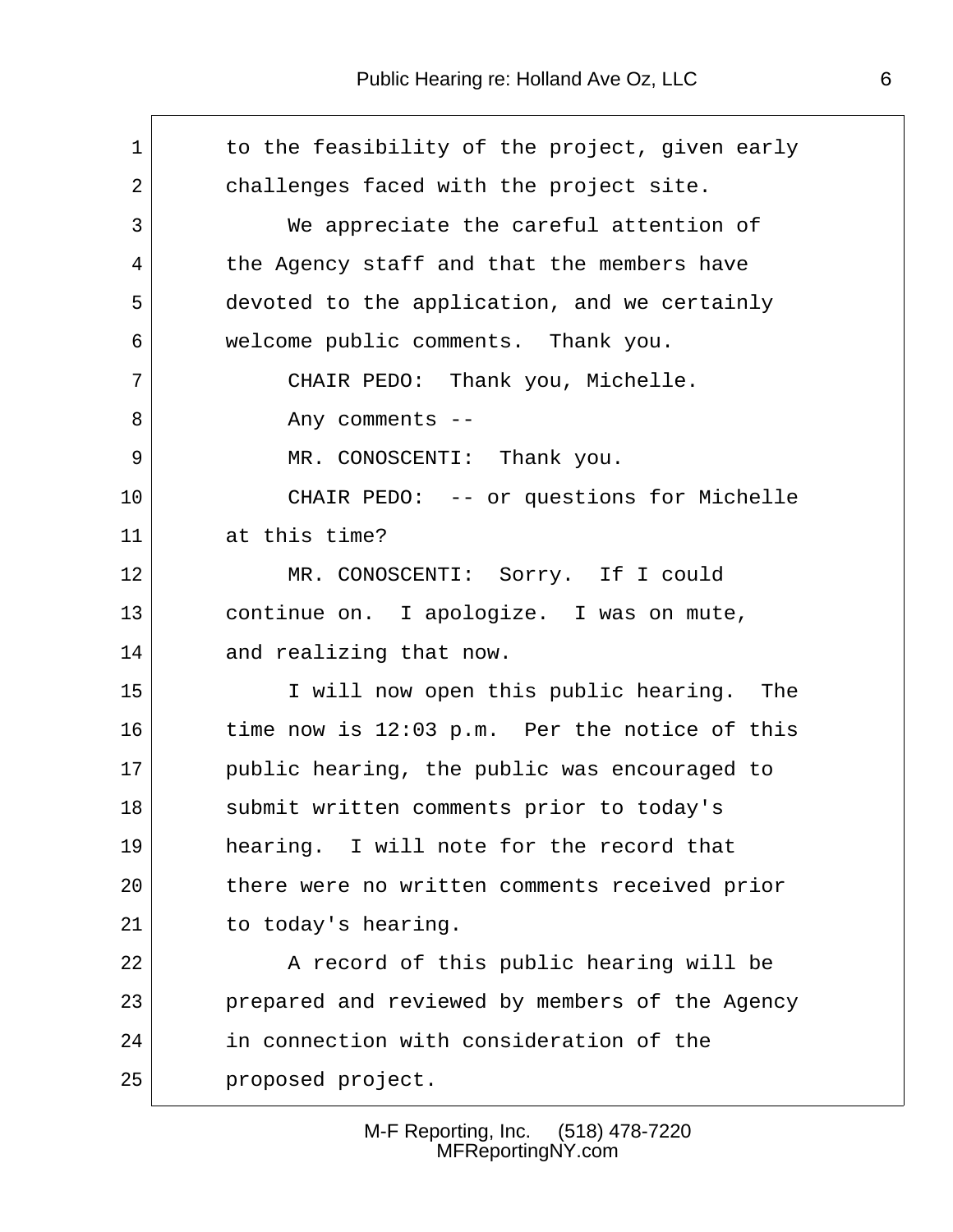| 1  | A copy of the record of this public            |
|----|------------------------------------------------|
| 2  | hearing will be presented to the Mayor of the  |
| 3  | City of Albany and members of the Agency.      |
| 4  | At this time I would like to ask if there      |
| 5  | is anyone here who wishes to speak on the      |
| 6  | proposed project to comment on either the      |
| 7  | nature and location of the project facility or |
| 8  | the proposed financial assistance being        |
| 9  | contemplated.                                  |
| 10 | I'd also like to note for the record that      |
| 11 | we are soliciting public comment here at 21    |
| 12 | Lodge Street today. And in this room it's      |
| 13 | just Joe Scott, counsel, and myself.           |
| 14 | $\star$<br>$^\star$<br>$\star$                 |
| 15 | (No response.)                                 |
| 16 | $^\star$<br>$^\star$<br>$\star$                |
| 17 | MR. CONOSCENTI: Seeing none, we will           |
| 18 | pause this transcription of this public        |
| 19 | hearing until approximately 15 minutes has     |
| 20 | passed from the time the hearing was           |
| 21 | scheduled.                                     |
| 22 | And then I'm going to turn it back to          |
| 23 | Susan to open up the second public hearing.    |
| 24 | 111                                            |
| 25 | 111                                            |
|    |                                                |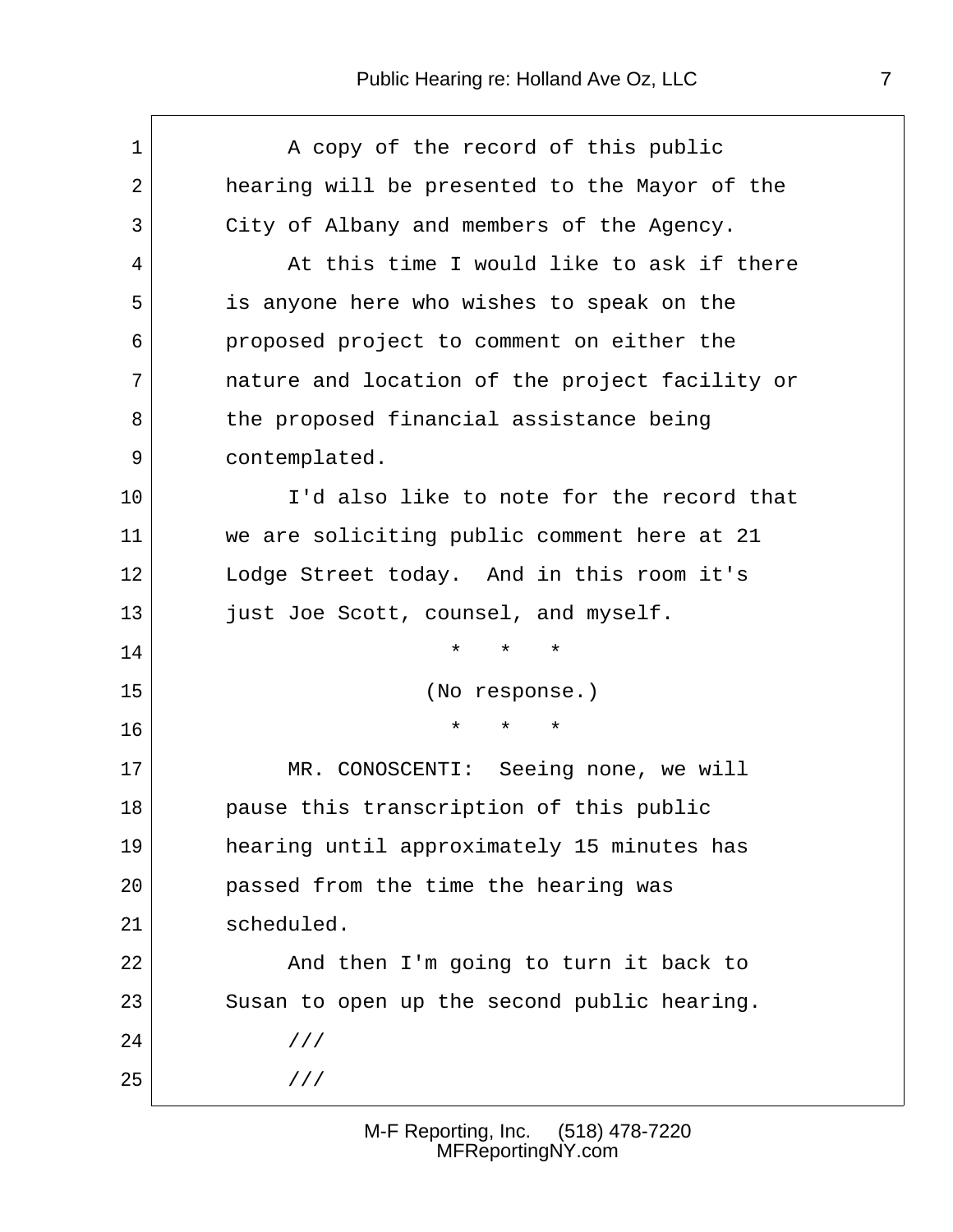$\begin{array}{ccc} 1 & \rightarrow & \star & \star & \star \end{array}$ 2 (Record remains open for public comment.)  $3$  4 MR. CONOSCENTI: The time now is 12:15. 5 I'm going to ask one more time if there's 6 anyone here that wishes to speak on any of the 7 three items today we're holding public 8 hearings for? 9 **\*** \* \* \* 10 | (No response.)  $\begin{array}{c|cccc}\n 11 & & & & \star & \star & \star & \star\n\end{array}$ 12 MR. CONOSCENTI: Seeing none, I will now 13 close all three public hearings at 12:15. 14 (Thereupon, the hearing was concluded at 12:15  $15$  p.m.)  $16$  - - -17 18 19 20 21 22 23 24 25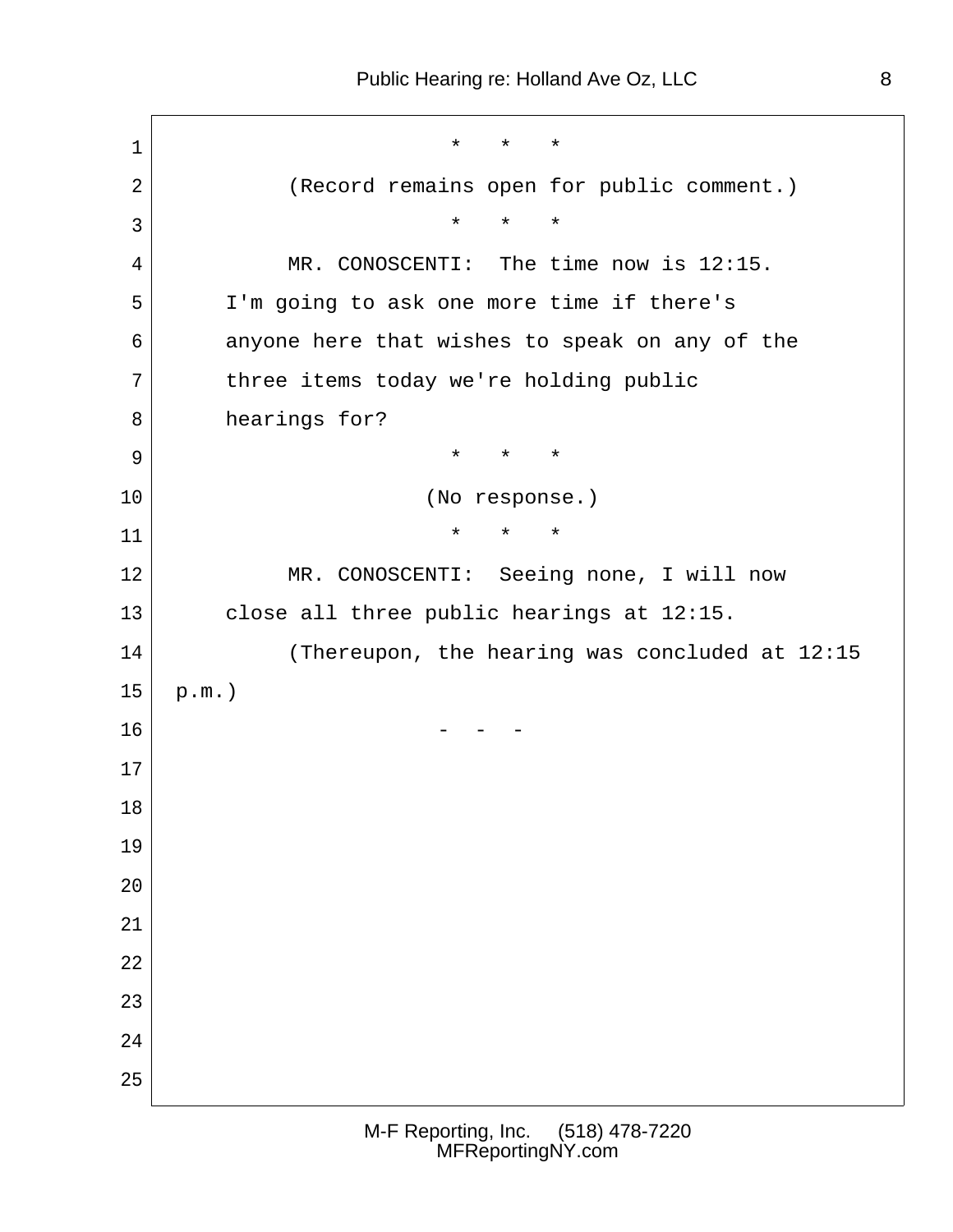$\mathbf{r}$ 

| 1              | REPORTER CERTIFICATION                                                                                                                                                                                                             |  |  |  |  |  |
|----------------|------------------------------------------------------------------------------------------------------------------------------------------------------------------------------------------------------------------------------------|--|--|--|--|--|
| $\overline{2}$ | STATE OF NEW YORK:<br>COUNTY OF KINGS:                                                                                                                                                                                             |  |  |  |  |  |
| 3              |                                                                                                                                                                                                                                    |  |  |  |  |  |
| 4              | I, MICHEL DANTICO McCLANAHAN, Court Reporter<br>and Notary Public, hereby certify that the proceedings                                                                                                                             |  |  |  |  |  |
| 5              | within was taken before me at the time and place herein<br>set forth; that any witnesses in the foregoing                                                                                                                          |  |  |  |  |  |
| 6              | proceedings prior to testifying were duly sworn by a<br>Notary Public qualified in the State of New York; that a                                                                                                                   |  |  |  |  |  |
| 7<br>8         | record of the proceedings was made by me using machine<br>shorthand, which was thereafter transcribed under my<br>direction and supervision; that the foregoing transcript<br>is a true and correct record of the testimony given. |  |  |  |  |  |
| 9              |                                                                                                                                                                                                                                    |  |  |  |  |  |
| 10             | Further, that if the foregoing pertains to<br>the original transcript of a deposition in a federal<br>case, before completion of the proceedings, review of                                                                        |  |  |  |  |  |
| 11             | the transcript [ ] was, [ ] was not requested.                                                                                                                                                                                     |  |  |  |  |  |
| 12             | I further certify I am neither financially<br>interested in the action nor a relative or employee of                                                                                                                               |  |  |  |  |  |
| 13             | any attorney or party to this action.                                                                                                                                                                                              |  |  |  |  |  |
| 14             | Dated:                                                                                                                                                                                                                             |  |  |  |  |  |
| 15             |                                                                                                                                                                                                                                    |  |  |  |  |  |
| 16             |                                                                                                                                                                                                                                    |  |  |  |  |  |
| 17             |                                                                                                                                                                                                                                    |  |  |  |  |  |
| 18             |                                                                                                                                                                                                                                    |  |  |  |  |  |
| 19             |                                                                                                                                                                                                                                    |  |  |  |  |  |
| 20             | MICHEL DANTICO MCCLANAHAN, CR<br>Notary Public - State of Florida                                                                                                                                                                  |  |  |  |  |  |
| 21             |                                                                                                                                                                                                                                    |  |  |  |  |  |
| 22             | Commission No. HH 069326                                                                                                                                                                                                           |  |  |  |  |  |
| 23             | Expires: December 19, 2023                                                                                                                                                                                                         |  |  |  |  |  |
| 24             |                                                                                                                                                                                                                                    |  |  |  |  |  |
| 25             |                                                                                                                                                                                                                                    |  |  |  |  |  |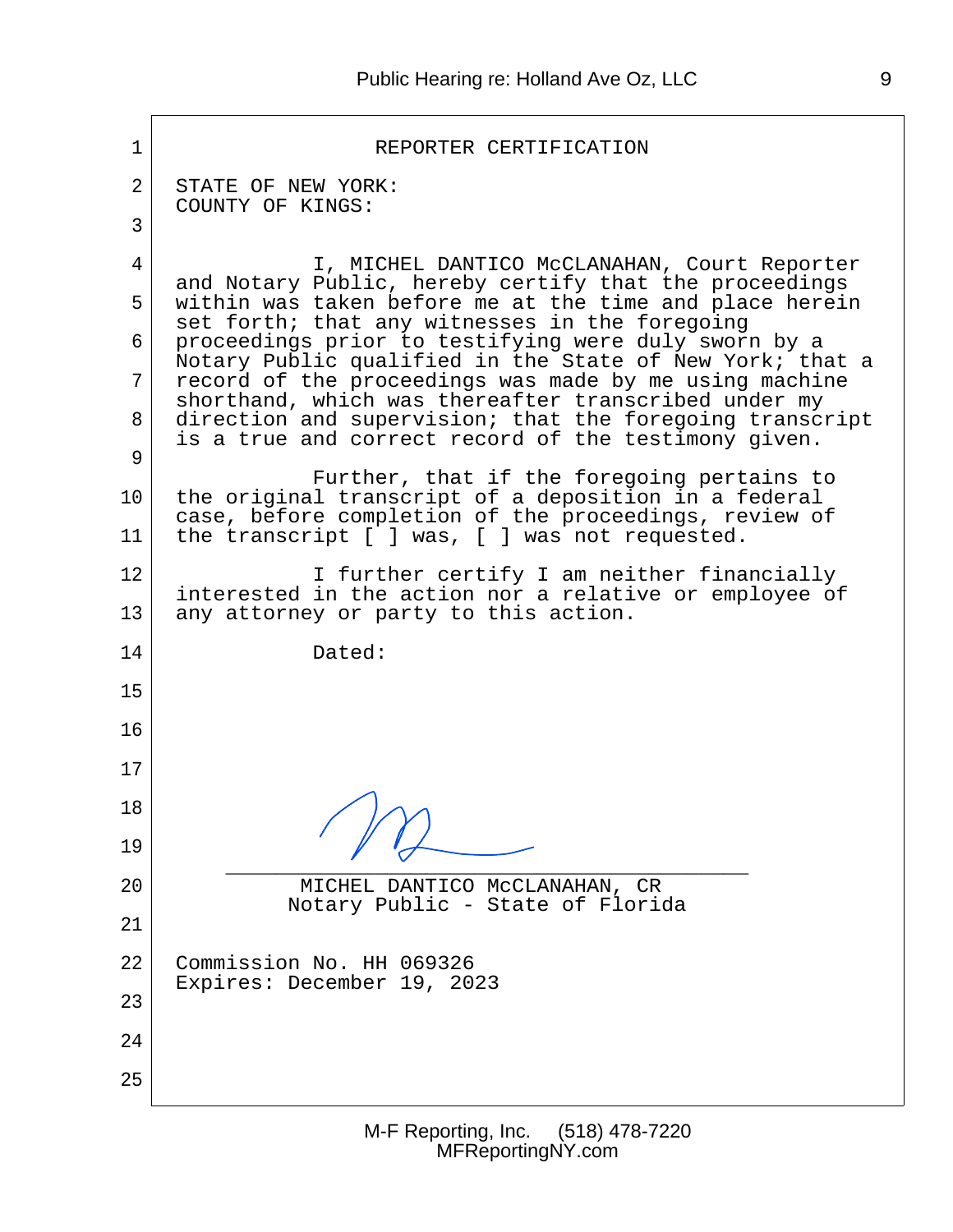|                                             | City (3) $3:4;5:6;7:3$                      |                                             |                                                    | presentation (1) 4:15                       |
|---------------------------------------------|---------------------------------------------|---------------------------------------------|----------------------------------------------------|---------------------------------------------|
| \$                                          | close (1) 8:13                              | G                                           | M                                                  | presented (1) 7:2                           |
|                                             | clubhouse $(1)$ 5:21                        |                                             |                                                    | price (1) 5:11                              |
| \$12(1) 5:24                                | colleges $(1)$ 5:15                         | <b>Gallery (1) 4:21</b>                     | maintenance (1) 5:20                               | prior (2) $6:18,20$                         |
|                                             | comment (3) 7:6,11;                         | general (2) 4:8,9                           | market (1) 3:21                                    | proceedings (1) 3:1                         |
|                                             | 8:2                                         | given (1) 6:1                               | may (1) $5:16$                                     | project (16) 3:6,11,17,                     |
|                                             | comments (4) 6:6,8,                         | Good (3) 3:2,19;4:17                        | <b>Mayor (1)</b> 7:2                               | 20;4:13,15,22;5:1,14,                       |
| $III$ (2) $7:24,25$                         | 18,20                                       |                                             | median $(1)$ 5:13                                  | 16, 23; 6: 1, 2, 25; 7: 6, 7                |
|                                             | <b>Company (1)</b> 5:23<br>complex (1) 3:22 | $\mathbf H$                                 | members (3) 6:4,23;                                | proposed (4) $4:21$ ;<br>6:25;7:6,8         |
| $\mathbf A$                                 | concluded $(1)$ 8:14                        |                                             | 7:3                                                | public (19) 3:6,14,17,                      |
|                                             | connected $(1)$ 3:5                         | Hanna (1) 4:19                              | Michelle (3) 4:18;6:7,                             | 25;4:5,9,12;6:6,15,17,                      |
| according $(1)$ 4:24                        | connection (1) $6:24$                       | hearing (17) 3:7,8,14,                      | 10<br>midtown (1) $5:15$                           | 17,22;7:1,11,18,23;                         |
| acre (1) 3:24<br>affordable $(1)$ 5:11      | Conoscenti (8) 3:14,                        | 17;4:1,5,12;6:15,17,<br>19,21,22;7:2,19,20, | <b>Million (1)</b> 5:24                            | 8:2,7,13                                    |
| aforementioned (1)                          | 19;4:16;6:9,12;7:17;                        | 23;8:14                                     | minority $(1)$ 5:9                                 | purpose $(1)$ 4:10                          |
| 4:21                                        | 8:4,12                                      | hearings (2) 8:8,13                         | minutes $(1)$ 7:19                                 |                                             |
| afternoon (3) 3:2,19;                       | consideration (1) 6:24                      | higher (1) 5:19                             | more (2) 5:12;8:5                                  | $\mathbf R$                                 |
| 4:17                                        | Considering (1) 5:14                        | holding (2) 3:8;8:7                         | mute (1) 6:13                                      |                                             |
| Agency (7) 3:5,5,11,                        | construction (3) $3:20$ ;                   | Holland (4) 3:12;4:20,                      | myself (1) 7:13                                    | rate (2) 3:21;4:24                          |
| 15;6:4,23;7:3                               | 5:2,8                                       | 22,23                                       |                                                    | reading $(1)$ 4:4                           |
| Agency's (2) 4:9;5:25                       | contained $(1)$ 4:10                        | house (1) 5:20                              | N                                                  | realizing $(1)$ 6:14                        |
| Albany (3) 3:4;5:6;7:3                      | containing (1) 3:22                         | household $(1)$ 5:13                        |                                                    | received $(1)$ 6:20                         |
| allow (1) 3:9                               | contemplated (1) 7:9                        |                                             | name (1) 3:3                                       | record (8) 3:10;4:7,                        |
| amenities $(1)$ 5:21                        | continue $(1)$ 6:13                         | I                                           | nature (1) 7:7                                     | 11;6:19,22;7:1,10;8:2                       |
| apartment $(1)$ 3:22                        | <b>Copies (1)</b> 3:25<br>copy (1) 7:1      |                                             | New (1) 3:12                                       | relating $(1)$ 3:10<br>remains $(1)$ 8:2    |
| apartments (1) $5:10$                       | corporation (1) 3:13                        | include $(1)$ 5:1                           | none (2) 7:17;8:12                                 | remarks (1) 3:16                            |
| apologize $(1)$ 6:13                        | counsel (2) 4:19;7:13                       | income $(1)$ 5:13                           | note (3) 4:8;6:19;7:10                             | request (2) $4:2,6$                         |
| applicant $(1)$ 4:14                        | created $(1)$ 5:2                           | Industrial $(1)$ 3:4                        | notice (4) 3:25;4:5,7;                             | residential (1) 3:22                        |
| application (1) 6:5<br>appreciate $(1)$ 6:3 |                                             | information $(1)$ 4:8<br>inserted $(1)$ 4:7 | 6:16                                               | residents $(2)$ 5:4,6                       |
| approximately (5)                           | D                                           | instead $(1)$ 4:6                           | $\mathbf 0$                                        | respect (2) 3:16;4:15                       |
| 3:21,23,24;5:24;7:19                        |                                             | institutions (1) $5:19$                     |                                                    | response (2) $7:15$ ;                       |
| area (2) 5:12,16                            | data (1) 4:25                               | into (2) $4:7,11$                           | objection (1) 4:3                                  | 8:10                                        |
| assistance $(2)$ 5:25;                      | defined $(1)$ 5:4                           | introduce $(1)$ 4:13                        | offered (1) 5:11                                   | reviewed $(1)$ 6:23                         |
| 7:8                                         | Development (1) 3:4                         | investment (1) $5:24$                       | <b>Officer (1)</b> 3:15                            | room (1) $7:12$                             |
| associated (1) 5:20                         | devoted (1) 6:5                             | involvement $(1)$ 3:10                      | one (1) 8:5                                        |                                             |
| attention $(1)$ 6:3                         | distance $(1)$ 5:18                         | involves $(1)$ 3:20                         | open (3) 6:15;7:23;                                | S                                           |
| attractive (1) 5:17                         |                                             | items (1) 8:7                               | 8:2                                                |                                             |
| authority $(1)$ 4:9                         | E                                           |                                             | operators (1) 5:9                                  | scheduled (1) 7:21                          |
| available (3) $4:1,2,25$                    |                                             | ${\bf J}$                                   | <b>Osterman (1) 4:19</b>                           | <b>Scott (1)</b> 7:13                       |
| Ave $(1)$ 3:12                              | early (1) 6:1<br>earning (1) 5:12           |                                             | owned (1) 5:9                                      | second (1) 7:23<br>Seeing (2) 7:17;8:12     |
| Avenue (2) 4:20,23                          | either (1) 7:6                              | jobs $(2)$ 5:2,3                            | Oz (2) $3:12;4:20$                                 | separate $(1)$ 4:10                         |
| awarded $(1)$ 5:8                           | encouraged $(1)$ 6:17                       | Joe (1) $7:13$                              | ${\bf P}$                                          | site (3) 3:24;5:22;6:2                      |
| B                                           | enjoy (1) 5:20                              | $\mathbf K$                                 |                                                    | soliciting $(1)$ 7:11                       |
|                                             | entered (1) 4:11                            |                                             | parking (1) 3:23                                   | <b>Sorry (1)</b> 6:12                       |
| back (1) 7:22                               | especially $(1)$ 5:16                       | <b>KENNEDY (2)</b> 4:16,18                  | passed (1) 7:20                                    | spaces (1) 3:23                             |
| benefit $(1)$ 3:11                          | essential $(1)$ 5:25                        |                                             | pause (1) 7:18                                     | speak (2) 7:5;8:6                           |
| benefits $(1)$ 5:1                          |                                             | L                                           | PEDO (4) 3:2,3;6:7,                                | <b>square (1)</b> 3:21                      |
| <b>brief (1)</b> $4:14$                     | F                                           |                                             | 10                                                 | staff $(1)$ 6:4                             |
| <b>built (1)</b> 5:5                        |                                             | labor (1) 5:4                               | Per (1) 6:16                                       | start (2) 3:17;4:12                         |
|                                             | faced (1) 6:2                               | latest (1) 4:25                             | percent (6) 4:25;5:3,5,                            | <b>State (1)</b> 3:12                       |
| $\mathbf C$                                 | facility $(1)$ 7:7                          | law $(1)$ 4:18                              | 7,10,12                                            | statement (2) 3:9;4:10                      |
|                                             | feasibility $(1)$ 6:1                       | learning $(1)$ 5:19                         | performed (1) 5:8                                  | <b>Street (1)</b> 7:12                      |
| careful $(1)$ 6:3                           | filled $(1)$ 5:3                            | least (3) 5:5,7,9                           | persons $(1)$ 5:11                                 | students $(1)$ 5:17                         |
| census (2) 4:23,25                          | financial (2) 5:25;7:8                      | liability $(1)$ 3:13                        | pm (2) $6:16;8:15$                                 | subject $(1)$ 3:6                           |
| center (1) 5:22                             | firm $(1)$ 4:18<br>first $(1)$ 4:13         | limited $(1)$ 3:13                          | points (1) 5:11                                    | <b>submit (1)</b> 6:18<br>suggest $(1)$ 4:4 |
| certain (2) 3:15;5:21                       | fitness $(1)$ 5:22                          | live $(1)$ 5:18                             | policy (1) 5:5                                     | <b>Susan (2)</b> 3:3;7:23                   |
| certainly $(1)$ 6:5                         | following $(1)$ 3:1                         | LLC (2) $3:12;4:20$                         | postgraduate (1) 5:17                              |                                             |
| <b>CHAIR (4)</b> 3:2,3;6:7,                 | foot $(1)$ 3:21                             | local (3) $5:3,4,5$                         | poverty $(1)$ 4:24                                 | T                                           |
| 10<br>challenges (1) 6:2                    | full (2) $4:4,6$                            | located (2) 4:22;5:15<br>location (1) $7:7$ | <b>prefer (1)</b> $5:18$<br>preliminary $(1)$ 3:16 |                                             |
|                                             |                                             |                                             |                                                    |                                             |
| citizens $(1)$ 3:9                          | funded (1) 5:23                             | Lodge (1) 7:12                              | prepared $(1)$ 6:23                                | Thereupon $(2)$ 3:1;                        |

**Min-U-Script® M-F Reporting, Inc. (518) 478-7220 MFReportingNY.com**